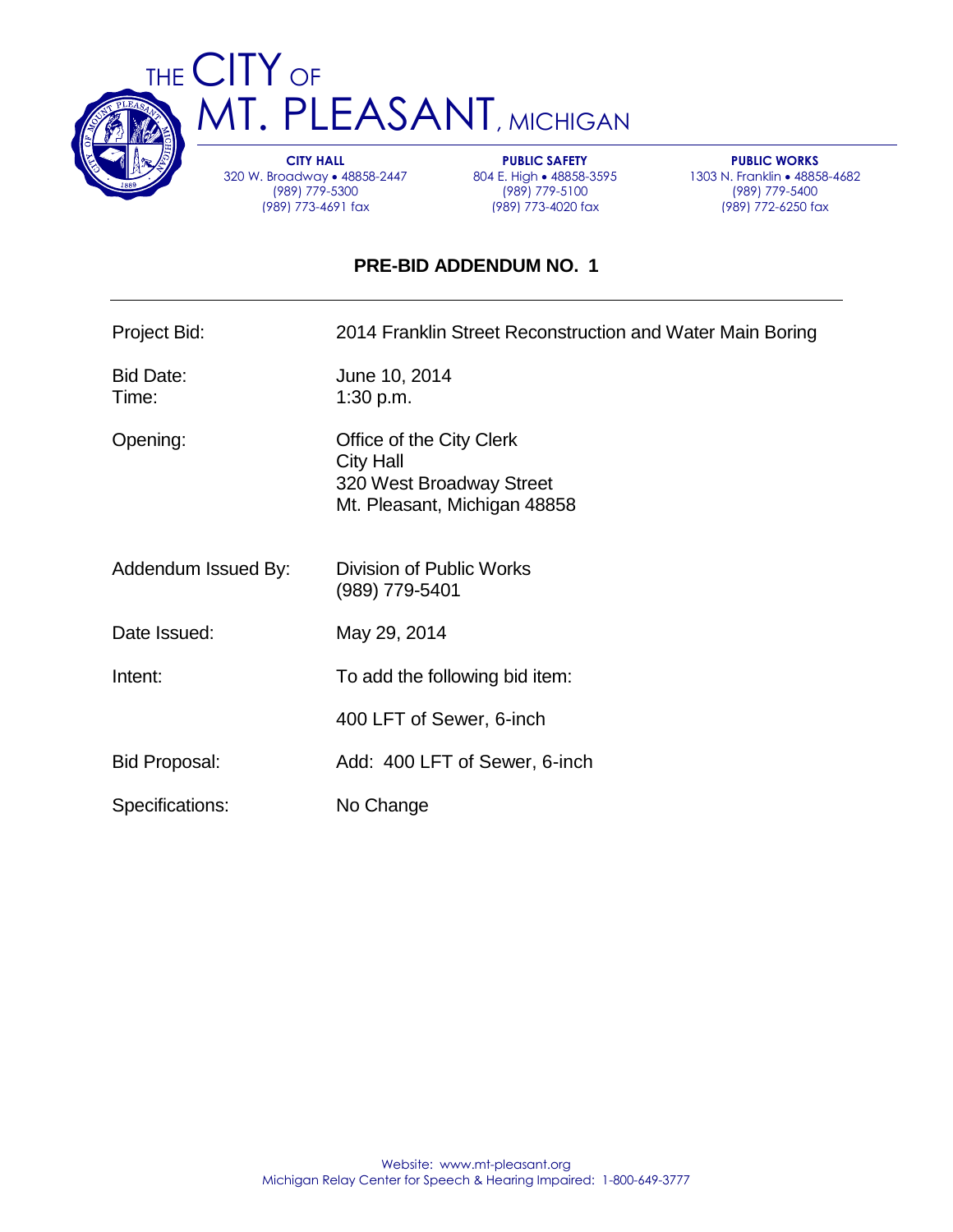| <b>ITEM NO.</b> | <b>DESCRIPTION</b>                                         | QTY                                       | <b>UNIT</b>                | <b>UNIT COST</b> | <b>TOTAL</b> |
|-----------------|------------------------------------------------------------|-------------------------------------------|----------------------------|------------------|--------------|
| #1              | Preconstruction Audio/Video Recording                      | 1                                         | <b>LSUM</b>                |                  |              |
| #2              | Mobilization, Max                                          | 1                                         | <b>LSUM</b>                |                  |              |
| #3              | Barricade, Type III, High Intensity, Lighted, Furn.        | 8                                         | <b>EACH</b>                |                  |              |
| #4              | Barricade, Type III, High Intensity, Lighted, Oper.        | 8                                         | <b>EACH</b>                |                  |              |
| #5              | Plastic Drum, High Intensity, Lighted, Furn.               | 50                                        | <b>EACH</b>                |                  |              |
| #6              | Plastic Drum, High Intensity, Lighted, Oper.               | 50                                        | <b>EACH</b>                |                  |              |
| #7              | Sign, Temp, Prismatic, Furn.                               | 80                                        | <b>SFT</b>                 |                  |              |
| #8              | Sign, Temp, Prismatic, Oper.                               | 80                                        | <b>SFT</b>                 |                  |              |
| #9              | <b>Minor Traffic Devices</b>                               | 1                                         | <b>LSUM</b>                |                  |              |
| #10             | Drainage Structure, Remove                                 | $\overline{7}$                            | <b>EACH</b>                |                  |              |
| #11             | Masonry and Conc. Structure, Rem                           | 20                                        | <b>CYD</b>                 |                  |              |
| #12             | Sidewalk, Rem                                              | 3958                                      | <b>SFT</b>                 |                  |              |
| #13             | Driveway, Rem                                              | 168                                       | <b>SYD</b>                 |                  |              |
| #14             | Curb, Rem                                                  | 1480                                      | <b>LFT</b>                 |                  |              |
| #15             | Pavt., Rem                                                 | 2140                                      | <b>SYD</b>                 |                  |              |
| #16             | Sewer Rem, Less Than 24 Inch                               | 1245                                      | <b>LFT</b>                 |                  |              |
| #17             | Machine Grading, Modified                                  | 6.75                                      | <b>STA</b>                 |                  |              |
| #18             | Subgrade Undercutting, Type II                             | 10                                        | <b>CYD</b>                 |                  |              |
| #19             | Erosion Control, Inlet Protection, Fabric Drop             | 8                                         | <b>EACH</b>                |                  |              |
| #20             | Drainage Structure, Temp Lowering                          | 5                                         | <b>EACH</b>                |                  |              |
| #21             |                                                            |                                           |                            |                  |              |
| #22             | <b>Full Depth Sawcutting</b>                               | 188<br>126                                | <b>LFT</b>                 |                  |              |
|                 | Sawcutting                                                 | 5                                         | <b>LFT</b><br><b>EACH</b>  |                  |              |
| #23             | Gas and Water Shutoff Cover Adj, Case 1                    |                                           |                            |                  |              |
| #24             | Subbase, CIP                                               | 837<br>2048                               | <b>CYD</b><br><b>SYD</b>   |                  |              |
| #25             | Aggregate Base, 8 Inch, Modified                           |                                           |                            |                  |              |
| #26             | Dr Structure, CB 24 Inch Dia, Modified                     | 6                                         | <b>EACH</b>                |                  |              |
| #27             | Dr Structure, SAN 48 Inch Dia, Modified                    | 1                                         | <b>EACH</b>                |                  |              |
| #28             | Dr Structure, Cover, Adj, Case 1, Modified                 | 3                                         | <b>EACH</b>                |                  |              |
| #29             | Dr Structure Cover, SAN, Modified                          | 3                                         | <b>EACH</b>                |                  |              |
| #30             | Dr Structure Cover, STM, Modified                          | $\overline{2}$<br>6                       | <b>EACH</b>                |                  |              |
| #31             | Dr Structure Cover, CB, Modified                           |                                           | <b>EACH</b>                |                  |              |
| #32<br>#33      | Sewer, 6 Inch                                              | 400<br>684                                | <b>LFT</b><br><b>LFT</b>   |                  |              |
| #34             | Sewer, 8 Inch, Modified<br>Sewer, 12 Inch, Conc., Modified | 61                                        | LFT                        |                  |              |
| #35             |                                                            |                                           |                            |                  |              |
| #36             | Sewer, Drop Inlet 8 Inch<br>Sewer Tap, 8 Inch              | $\overline{\mathbf{c}}$<br>$\overline{2}$ | <b>EACH</b><br><b>EACH</b> |                  |              |
|                 | Underdrain, Subgrade, Open-Graded, 4 Inch,                 |                                           |                            |                  |              |
| #37             | Modified                                                   | 1400                                      | <b>LFT</b>                 |                  |              |
| #38             | <b>HMA, 13A</b>                                            | 175                                       | <b>TON</b>                 |                  |              |
| #39             | <b>HMA, 36A</b>                                            | 123                                       | <b>TON</b>                 |                  |              |
| #40             | HMA Approach, Modified                                     | 59                                        | <b>TON</b>                 |                  |              |
| #41             | Driveway, Nonreinf., Conc., 6 Inch                         | 28                                        | <b>SYD</b>                 |                  |              |
| #42             | Driveway Opening, Conc., Det M                             | 1                                         | <b>EACH</b>                |                  |              |
| #43             | Curb and Gutter, Conc., Det F4, Modified                   | 1400                                      | LFT                        |                  |              |
| #44             | Sidewalk, Conc., 4 Inch                                    | 2126                                      | <b>SFT</b>                 |                  |              |
| #45             |                                                            | 884                                       | <b>SFT</b>                 |                  |              |
| #46             | Sidewalk Ramp, ADA<br>Detectable Warning Surface, Modified | 80                                        | LFT                        |                  |              |
| #47             | Steps, Conc.                                               | $\overline{2}$                            | <b>EACH</b>                |                  |              |
| #48             | Water Valve, Rem                                           | 6                                         | <b>EACH</b>                |                  |              |
| #49             | Water Main, 4 Inch, Cut & Cap                              | 10                                        | <b>EACH</b>                |                  |              |
|                 |                                                            |                                           |                            |                  |              |